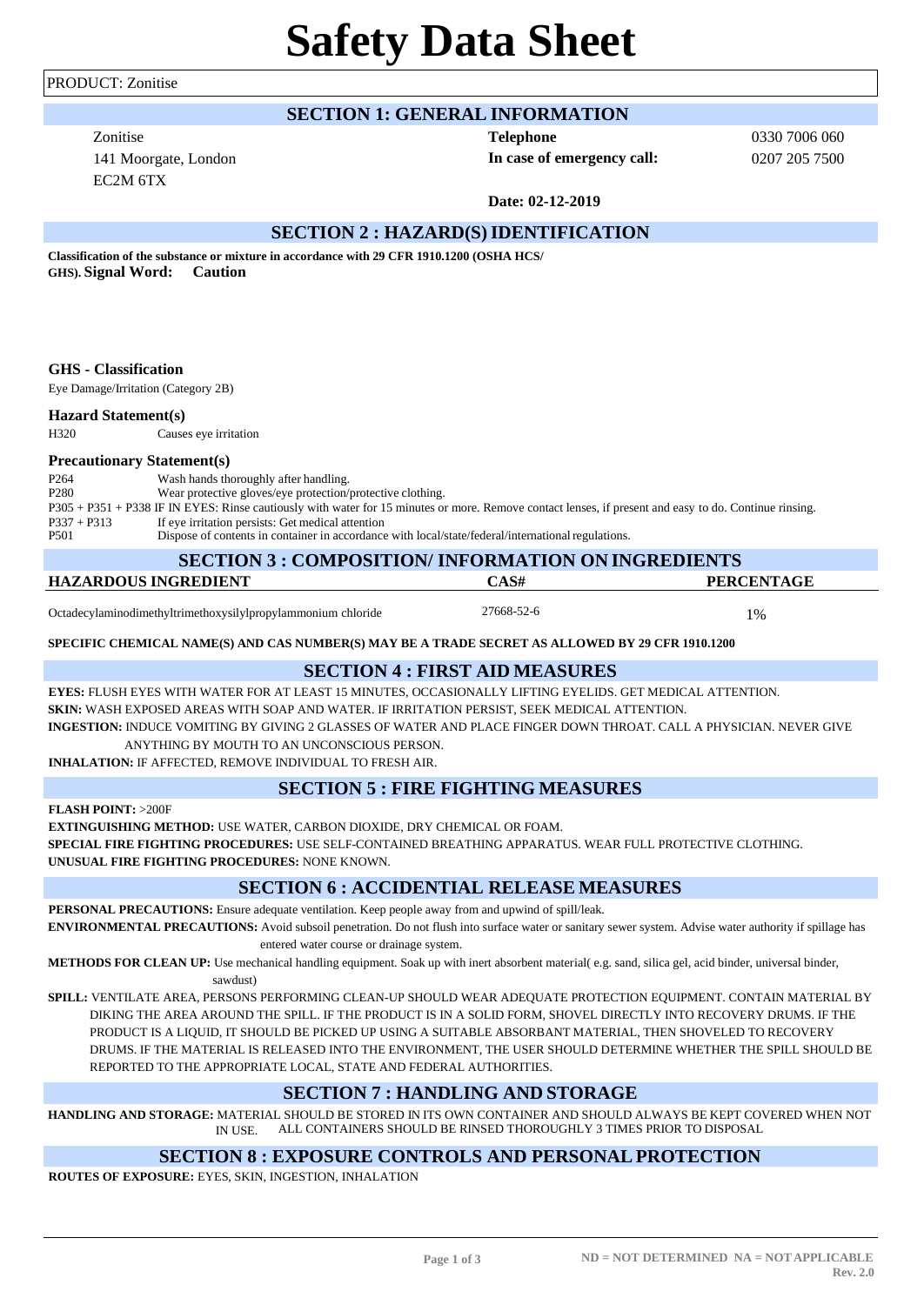#### PRODUCT: Zonitise

#### **SYMPTOMS OR ACUTE HEALTH HAZARDS**

| <b>EYES: CAUSES EYE IRRITATION.</b>                                                                               |
|-------------------------------------------------------------------------------------------------------------------|
| <b>SKIN: MAY CAUSE IRRITATION.</b>                                                                                |
| <b>INGESTION:</b> MAY CAUSE GASTROINTESTINAL IRRITATION.                                                          |
| <b>INHALATION:</b> MAY CAUSE IRRITATION OF NOSE, THROAT AND UPPER RESPIRATORY TRACT.                              |
| <b>RESPIRATORY PROTECTION: IF NEEDED. USE A NIOSH APPROVED RESPIRATOR.</b>                                        |
| <b>VENTILATION: USE SUFFICIENT MECHANICAL (GENERAL)OR LOCAL EXHAUST.</b>                                          |
| <b>PROTECTIVE EQUIPMENT: GLOVES, APRON, GOGGLES</b>                                                               |
| WORK/HYGIENIC PRACTICES: AS WITH ALL INDUSTRIAL CHEMICALS. CARE SHOULD BE TAKEN TO AVOID CONTACT WITH EYES. SKIN. |
| AND CLOTHING. HANDS AND UNPROTECTED SKIN SHOULD BE THOROUGHLY WASHED AND                                          |
| CONTAMINATED CLOTHING SHOULD BE CHANGED PRIOR TO ANY DIRECT PERSONAL CONTACT. ALL                                 |
| EXPOSED CLOTHING SHOULD BE LAUNDERED PER NORMAL CARE INSTRUCTIONS BEFORE REUSE                                    |
| <b>EXPOSURE LIMITS</b><br><b>LIMITS</b>                                                                           |

Octadecylaminodimethyltrimethoxysilylpropylammonium chloride N.D.

#### **SECTION 9 : PHYSICAL AND CHEMICAL PROPERTIES**

| PH:                            | 4.0-6.0 AS IS                                                                                | <b>Evaporation Rate:</b> | <b>NO DATA</b> |
|--------------------------------|----------------------------------------------------------------------------------------------|--------------------------|----------------|
| <b>SOLUBILITY:</b>             | <b>SOLUBLE IN WATER</b>                                                                      | <b>Vapor Pressure:</b>   | <b>NO DATA</b> |
|                                | <b>SPECIFIC GRAVITY: 0.975-1.025</b>                                                         | <b>Vapor Density:</b>    | <b>NO DATA</b> |
|                                | APPEARANCE: CLEAR TO STRAW WITH SOME CLOUDINESS AND SEDIMENTATION Auto Ignition Temperature: |                          | <b>NA</b>      |
| Bod:                           | <b>NO DATA</b>                                                                               | LEL.                     | NA             |
| Cod:                           | MILD                                                                                         | UEL:                     | <b>NA</b>      |
| Odor:                          | <b>NO DATA</b>                                                                               | VOC:                     | <b>NO DATA</b> |
| <b>Odor Threshold: NO DATA</b> |                                                                                              | <b>Flash Point:</b>      | >200F          |
| <b>Melting Point:</b>          |                                                                                              | <b>Boiling Point:</b>    | <b>NO DATA</b> |

# **SECTION 10 : STABILITY AND REACTIVITY**

#### **STABILITY:** STABLE

**HAZARDOUS POLYMERIZATION:** WILL NOT OCCUR **DECOMPOSITION PRODUCTS:** CARBON OXIDES **CONDITIONS AND MATERIALS TO AVOID:** STRONG OXIDIZING AGENTS

# **SECTION 11 : TOXICOLOGICAL INFORMATION**

**ACUTE TOXICITY:** NO DATA **Chronic Toxicity:** NO DATA **Carcinogenicity:** NONE **Target Organ Effects:** NO DATA **This product has not yet been tested. The information is derived from the properties of the individual components.**

## **SECTION 12 : ECOLOGICAL INFORMATION**

**Ecotoxicity:** NO DATA **Persistence Degradability:** NO DATA **Bioaccumulation:** NO DATA **Mobility:** NO DATA

**This product has not yet been tested. The information is derived from the properties of the individual components.**

### **SECTION 13 : DISPOSAL CONSIDERATIONS**

Disposal of this product should be made in accordance with federal state and local regulations.

# **SECTION 14 : TRANSPORT INFORMATION**

**TRANSPORTATION:** NOT REGULATED BY D.O.T.

#### **SECTION 15 : REGULATORY DATA**

**TITLE III-SARA:** THE FOLLOWING DATA IS BEING SUPPLIED IN COMPLIANCE WITH TITLE III SUPERFUND AMENDMENTS AND REAUTHORIZATION ACT (SARA) PART 313 AND 40 CFR 372

THIS PRODUCT DOES NOT CONTAIN ANY CHEMICALS FOUND ON THE SARA LIST IN 40 CFR 372.

**CALIFORNIA PROPOSITION 65:** CONTAINS NO MATERIALS KNOWN TO BE ON THE CALIFORNIA PROPOSITION 65 LIST.

**Listed on the following inventories:** TSCA

# **SECTION 16 : OTHER INFORMATION**

**Large Spill:** NA **Fire:** NA